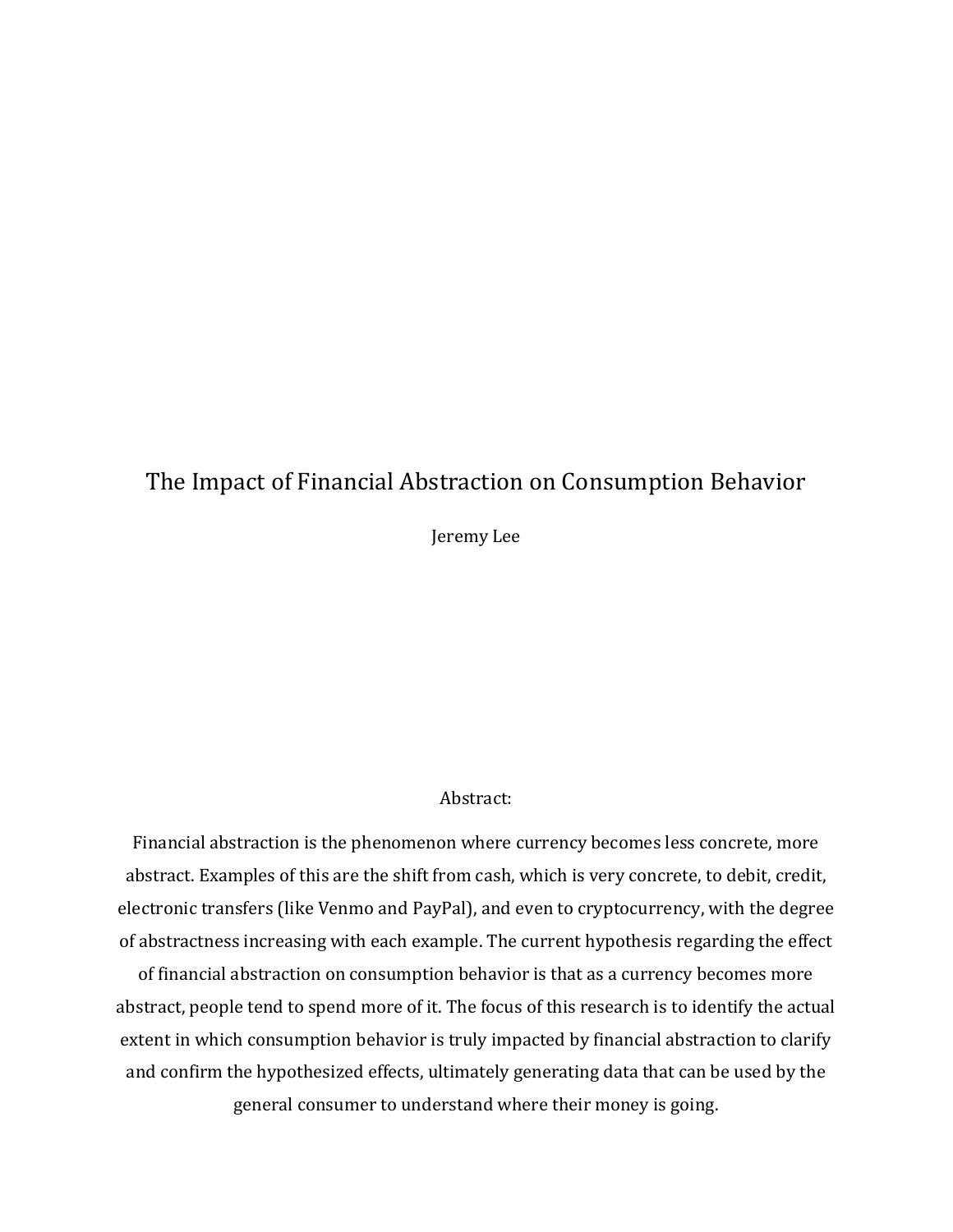## **Introduction**

In the modern world, methods of payment have grown increasingly diverse. Besides tangible cash and coins, today's economy has witnessed the rise of debit, credit, and other intangible forms of currency. Businesses continue to grow more technologically-savvy through the existing acceptance of payment transfer methods like PayPal, and with some other companies now even accepting Venmo. For the individual, this plethora of options for payment methods has potential implications for how money is spent. According to the 2016 Diary of Consumer Payment Choice, reported by the Federal Reserve Bank of Boston, cash, credit, and debit accounted for about 76 percent of the total number of payments, but made up less of the total value of payments (34 percent) than electronic payments (43 percent).<sup>1</sup> The implication here is that with the transition of currency away from tangible exchanges towards electronic and other intangible exchanges, consumption behavior changes, most likely resulting in an increase in consumption. This phenomenon has been coined as financial abstraction, in which the abstractness, or intangibility, of a currency influences the spending habits of that currency. The purpose of this research proposal is to obtain the resources necessary to investigate the extent to which financial abstraction really does influence consumption behavior.

<sup>1</sup> Claire Greene and Scott Schuh, "The 2016 Diary of Consumer Choice," *Consumer Payments Research Center*  No. 17-7 (December 2017).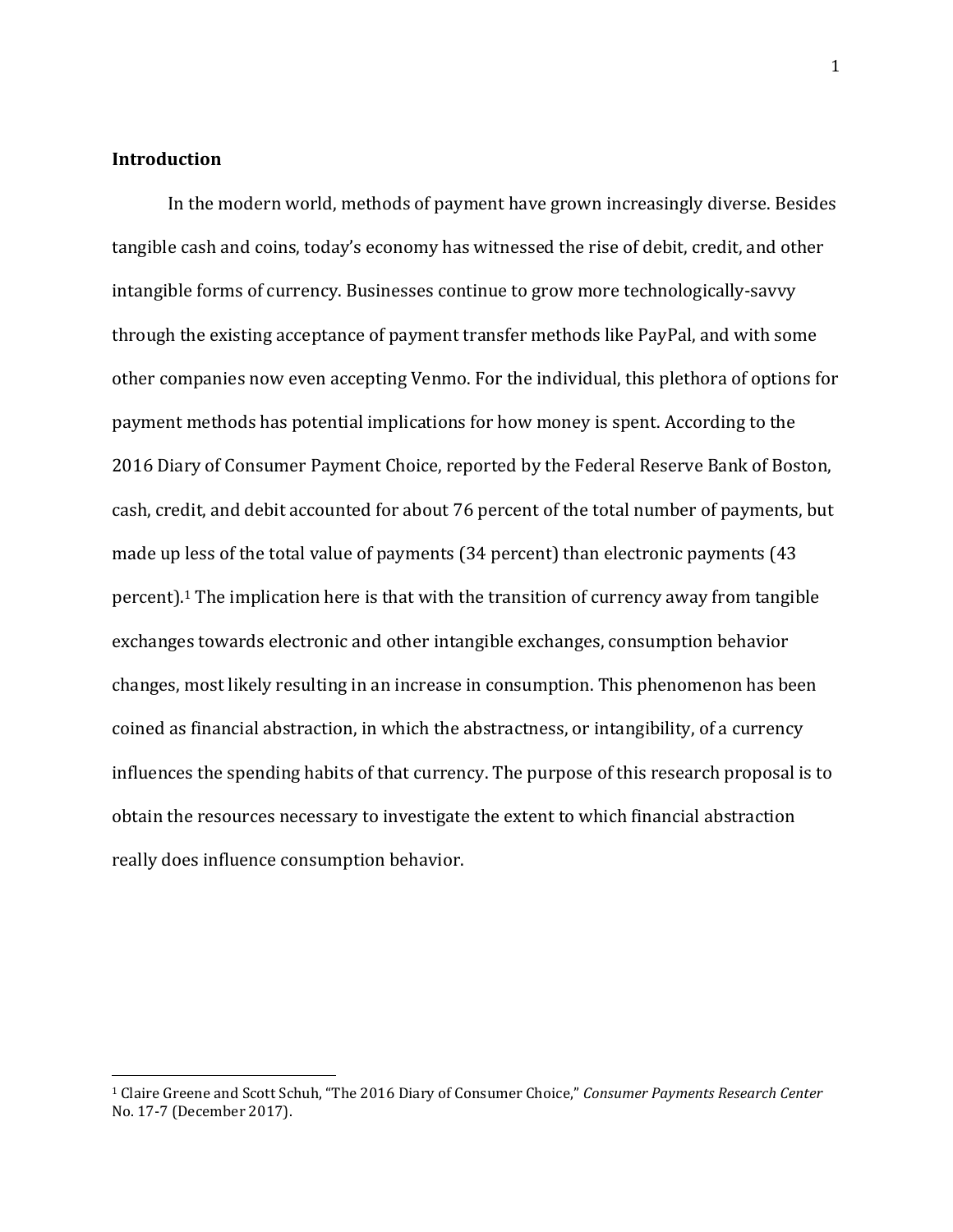## **Related Work and Motivation**

The original motivation for this proposal came from a TedTalk by a financial consultant named Adam Carroll. He spoke directly about abstraction in the context of his children playing Monopoly. When they used the fake Monopoly money, they were quite liberal in their spending because their cash reserves were inconsequential. Carroll set up another version of the game but used real money instead of the normal Monopoly money. Almost instantly, the spending habits of his children changed to be much more conservative and cautious, as the stakes became much higher and their currency became less abstract.<sup>2</sup> This is a very simple but effective way to describe the nature of financial abstraction.

Other foundational works in the field of behavioral economics and currency include Richard Thaler's article entitled "Mental Accounting Matters" and "The Denomination Effect" by Priya Raghubir and Joydeep Srivatstava. Both of these articles investigate the various complexities of our mental interpretations of money and currency. Thaler discusses how the differences in how we mentally track our financial activities influences our future decision making.<sup>3</sup> Raghubir and Srivatstava discuss how different denominations of the same monetary value can influence our perception and treatment of the currency.<sup>4</sup> The constant theme throughout these works, that is, the effects of

<sup>2</sup> Adam Carroll, "When Money Isn't Real: the \$10,000 Experiment," filmed July 2015 at TEDxLondonBusinessSchool, London, England, video, 15:40, [https://www.youtube.com/watch?v=\\_VB39Jo8mAQ&t=823s.](https://www.youtube.com/watch?v=_VB39Jo8mAQ&t=823s)

<sup>3</sup> Richard Thaler, "Mental Accounting Matters," *Journal of Behavioral Decision Making* 12, no. 3 (September 1998): 183-206.

<sup>4</sup> Priya Raghubir and Joydeep Srivastava, "The Denomination Effect," *Journal of Consumer Research* 36, no. 4 (December 2009): 701-713.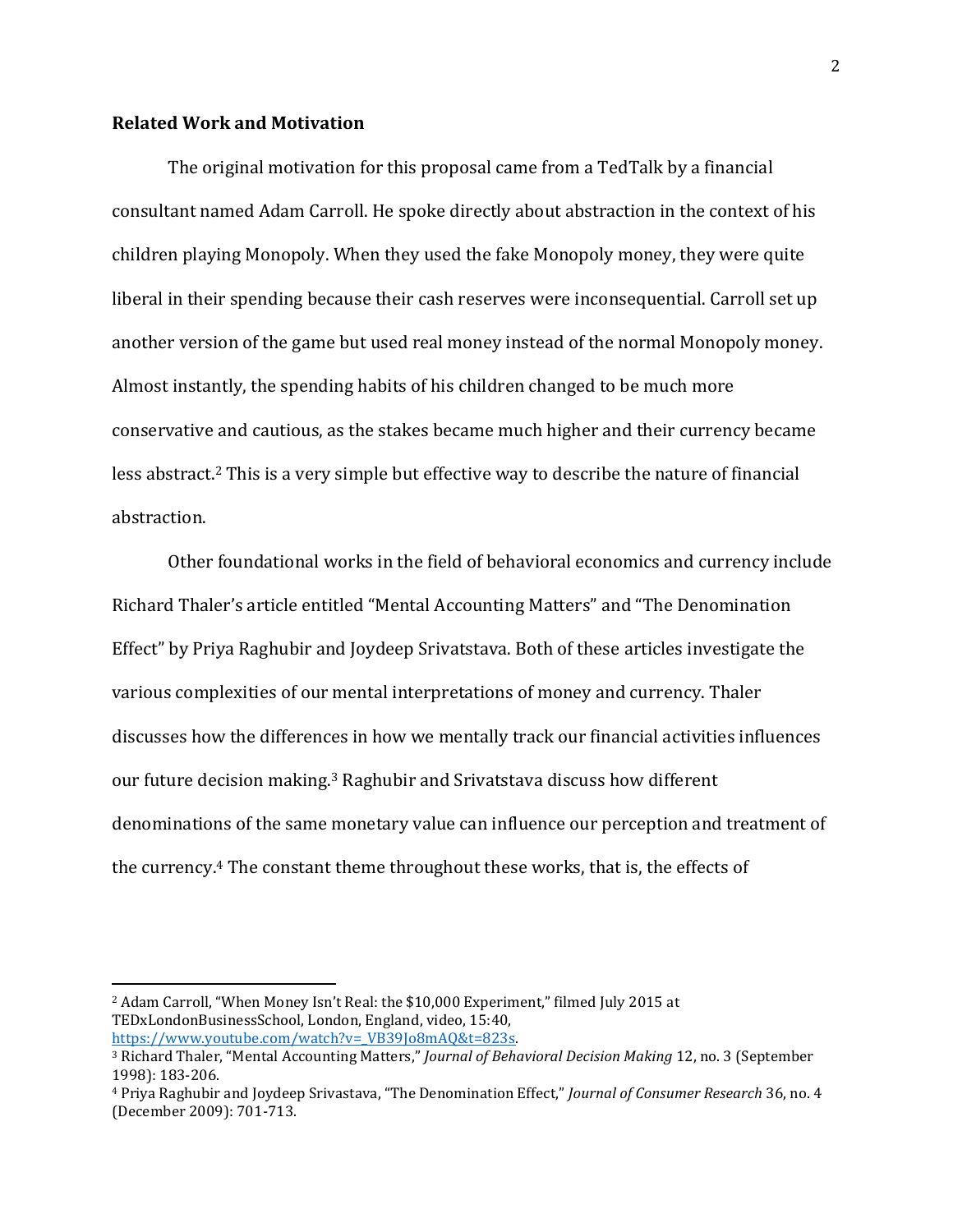psychological interpretations of money on future choices and behaviors, both drives and enhances the motivation behind my investigation into financial abstraction.

The central piece that was missing from most of the existing research is the incorporation of abstract currencies. Much of the research described mental differences between physical currency, but rarely compared physical to nonphysical currency. One study that was done that did investigate the abstractness of currency was done by Michael Cohen and Marc Rysman entitled "Payment Choice with Consumer Panel Data". Cohen and Rysman tracked grocery store purchases to examine people's choice between cash, check and card. <sup>5</sup> Using credit and debit is technically a step towards abstraction, but the bounds of abstract currency have rarely been pushed to understand the true effect of abstraction on consumption behavior.

#### **Methods**

For my investigation into the extent of financial abstraction, I would ideally carry out a study in which participants would sign up to allow me to track their purchases. Either through obtaining and keeping all of their receipts as they went about their lives for a currently undefined timeframe, or through a live payment tracking application, I would figure out a way to be able to follow all of their purchases.

To make it easier to track the difference in currency types and to control for potential variables like present levels of wealth, I could also try incorporating aspects of a controlled experiment into this mostly observational study by randomly assigning participants to control or experimental groups and then giving each participant an equal

<sup>5</sup> Michael Cohen and Marc Rysman, "Payment Choice with Consumer Panel Data," *Consumer Payments Research Center* No. 13-6 (June 2013).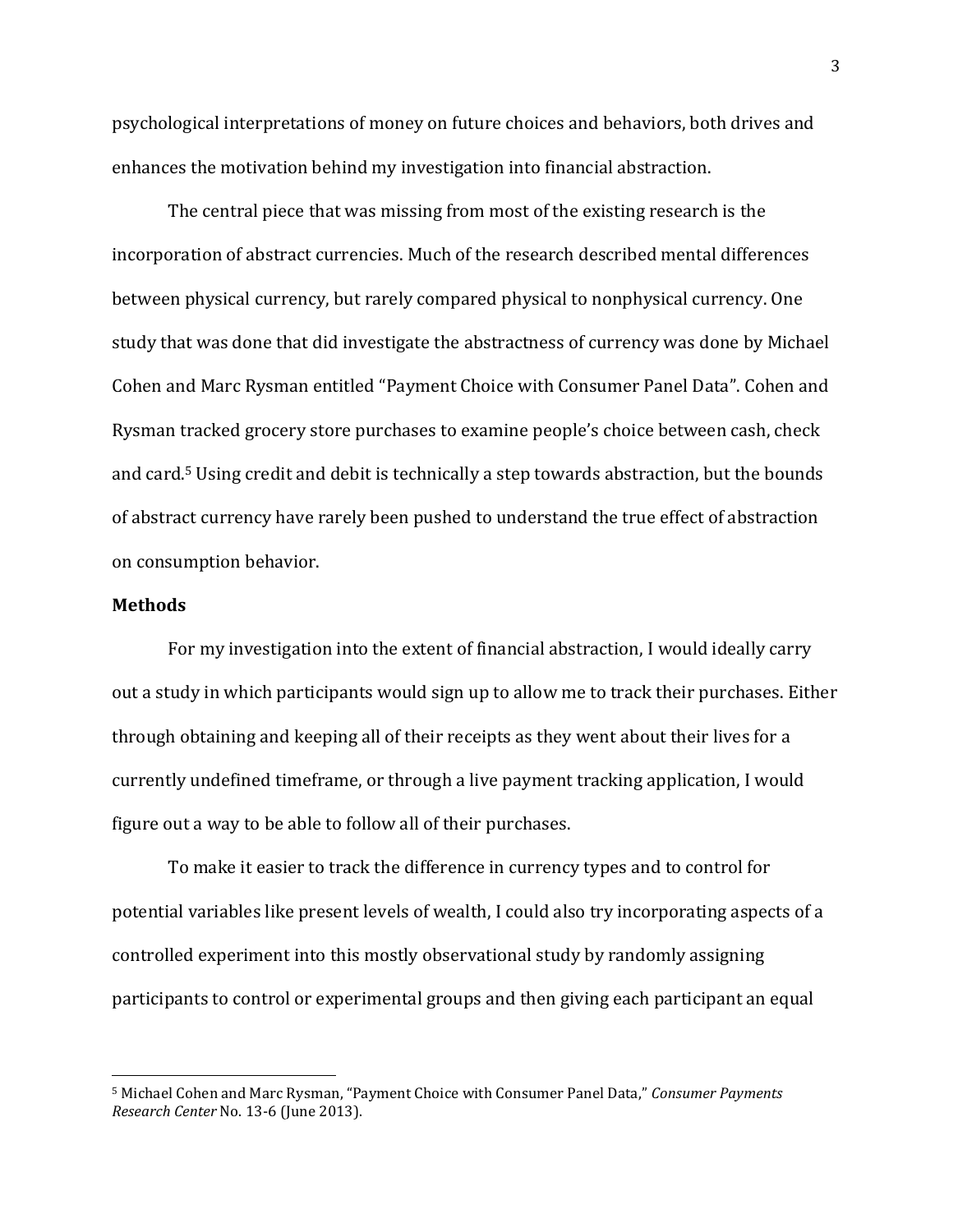sum of money to spend. The control group would get their money in cash, while the experimental group would either get an electronic transfer or even a Venmo payment. Using this method, I could better examine the difference in consumption behavior between cash and electronic currency, as the participants would not need to be spending their own money, and they should feel more at ease with spending in general. After controlling for other potentially biasing variables, any difference in the consumption behaviors between the control and experimental groups could be attributed to the effects of financial abstraction.

#### **Expected Results**

Through this study, I do expect to see the experimental group pay more frequently and pay higher sums of money at a time. Physical cash is harder to part with. This is something everybody knows and can relate to. Meanwhile, swiping a credit card or transferring someone money via Venmo is convenient and feels easy. Intuitively, financial abstraction should be influencing people to spend more when they are not using cash.

From the potential results of the study, I would use Stata and other statistical analysis software to run various regressions of spending habits by on currency type. Based on the regression outputs, I would then make estimates and statements about the predicted differences and influences that currency type has on spending habits.

#### **Conclusion**

Financial abstraction is the phenomenon that as currency gets less tangible, hence, more abstract, people tend to spend more. This idea is based in the field of behavioral economics, which deals with how psychology can impact economic concepts. Following the foundational ideas of Thaler, Raghubir, and Srivastava in their work on how perception and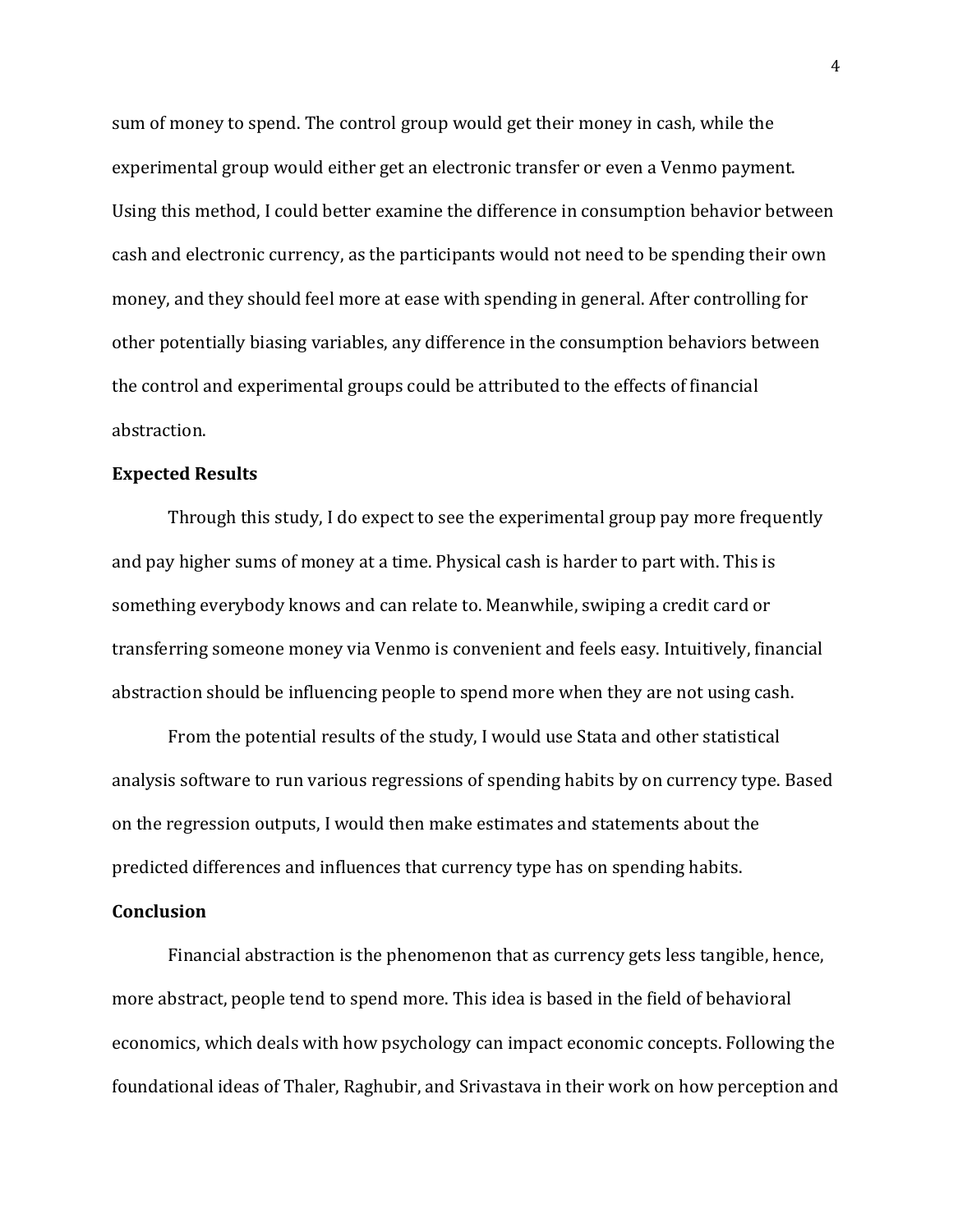understanding of financial activity and currency affects future choices and attitudes, I wish to investigate the extent to which financial abstraction has an effect on consumption behavior. I would do this by carrying out an experiment in which randomly assigned control and experimental groups would be given sums of money to spend. The control group would receive their payment in cash, while the experimental group would receive theirs via electronic transfer, PayPal, or Venmo, and their purchases would be tracked and saved across several months. This info would then be used as data for statistical analysis, which could estimate the possible relationship between currency abstraction and spending habits. I expect to see a positive relationship between abstractness and spending. As currency gets increasingly abstract, spending of said currency should increase as well. This relationship would be delivered in the form of an economic research paper, describing the research methods, the data, and all subsequent conclusions drawn from the experiment.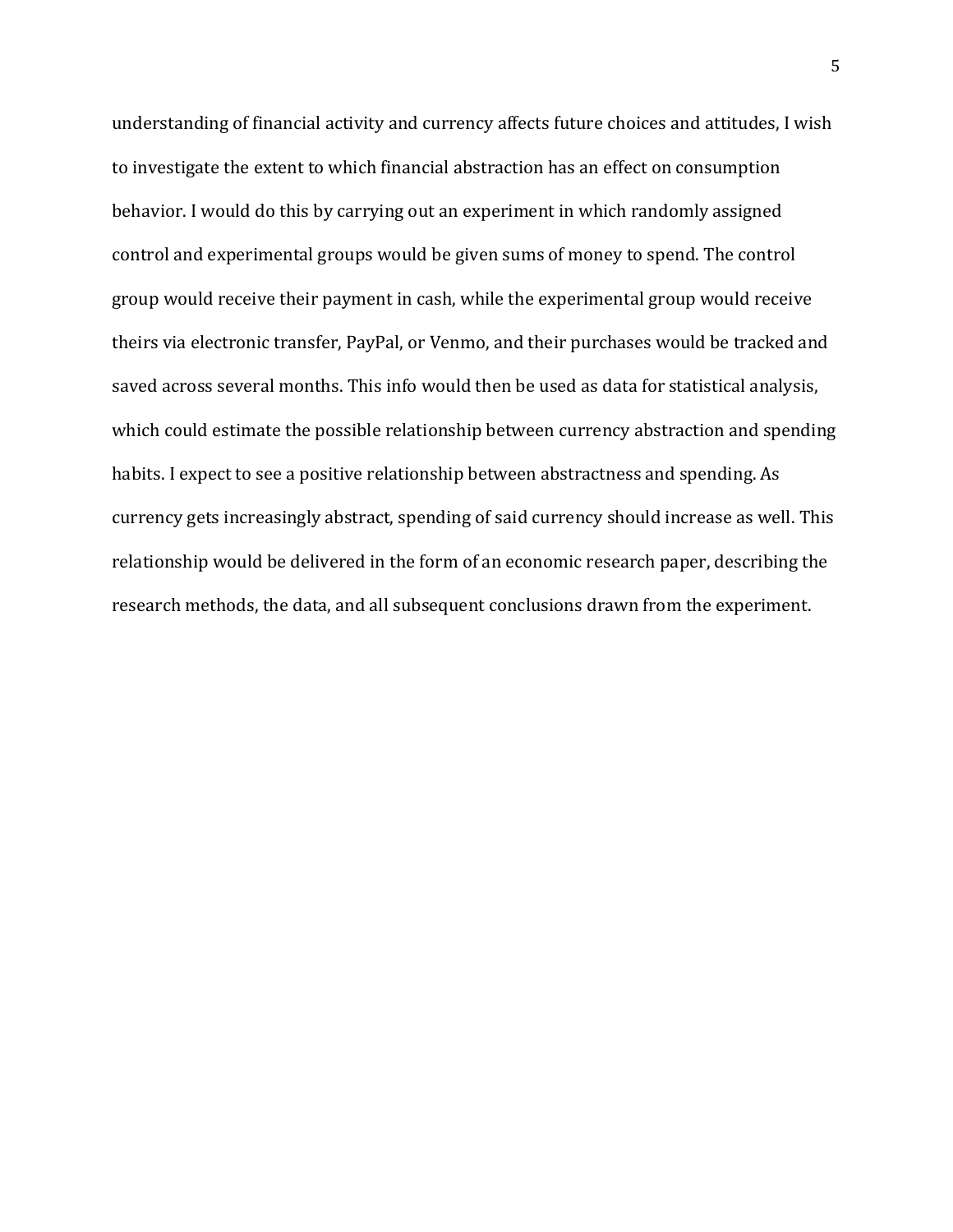# **Budget**

Participant Payments: (\$100 per month\*3-4 months)\*~30 participants = \$9,000-\$12,000

# **Timeline**

Experiment should last  $\sim$ 3-4 months for a decent amount of data that can account for time as well as currency abstractness.

Experiment should begin around the middle to the end of the fall semester, as initial college expenditures will have ended, allowing the participants to settle back into their normal spending habits.